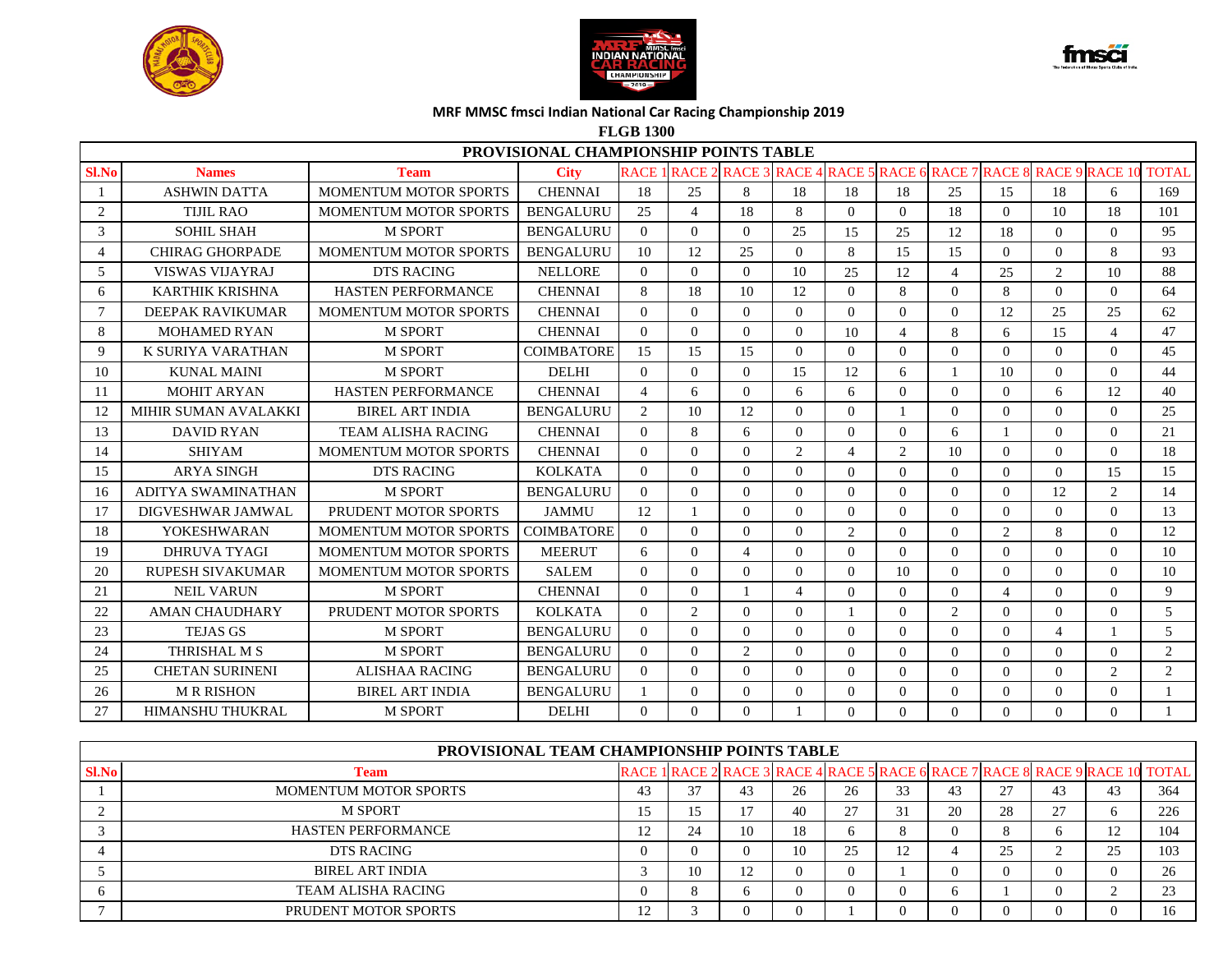



fmsä

#### **MRF MMSC fmsci Indian National Car Racing Championship 2019 SUPER STOCK**

|       |                          |                        |                                       |             | DUI ER DI UUR                                                         |          |          |                |                             |                |          |                |          |          |              |
|-------|--------------------------|------------------------|---------------------------------------|-------------|-----------------------------------------------------------------------|----------|----------|----------------|-----------------------------|----------------|----------|----------------|----------|----------|--------------|
|       |                          |                        | PROVISIONAL CHAMPIONSHIP POINTS TABLE |             |                                                                       |          |          |                |                             |                |          |                |          |          |              |
| Sl.No | <b>Names</b>             | <b>Team</b>            | <b>City</b>                           | <b>RACE</b> | RACE 2 RACE 3 RACE 4 RACE 5 RACE 6 RACE 7 RACE 8 RACE 9 RACE 1 RACE 1 |          |          |                |                             |                |          |                |          |          | <b>TOTAL</b> |
|       | <b>RITHVIK THOMAS</b>    | <b>RACE CONCEPTS</b>   | <b>BENGALURU</b>                      | 25          | 18                                                                    | 25       | 0        | 18             | 25                          | 18             | 18       | 25             | 25       | 25       | 222          |
| 2     | RAJA RAJAN R P           | PERFORMANCE RACING     | <b>CHENNAI</b>                        | 10          | 25                                                                    | $\Omega$ | 25       | 25             | 18                          | 12             | 25       | 15             | 0        | $\Omega$ | 155          |
| 3     | R RAJA SHEKAR            | <b>RACE CONCEPTS</b>   | <b>BENGALURU</b>                      | 8           | 6.                                                                    | 15       | 18       | 12             | 15                          | 15             | 6        | 12             | 12       | 15       | 134          |
| 4     | <b>SUDANAND</b>          | <b>RACE CONCEPTS</b>   | <b>COIMBATORE</b>                     | $\Omega$    | $\Omega$                                                              | $\Omega$ | $\theta$ | 15             | 10                          | 25             | 15       | 18             | 18       | 18       | 119          |
| 5     | PRATEEK BENYA            | <b>RACE CONCEPTS</b>   | <b>BENGALURU</b>                      | 15          | 12                                                                    | 18       | 15       | $\Omega$       | 4                           | $\overline{2}$ |          | 10             | $\Omega$ | $\Omega$ | 80           |
| 6     | <b>ARCHIT MYLANDLA</b>   | <b>RACE CONCEPTS</b>   | <b>CHENNAI</b>                        | $\Omega$    | 2                                                                     | 6        | 12       | $\mathcal{L}$  | 8                           | 8              | $\Omega$ | 4              | 15       | 12       | 69           |
|       | <b>S SREERAM</b>         | <b>SREESHAN MOTORS</b> | <b>CHENNAI</b>                        | $\Omega$    | $\Omega$                                                              | 8        | 8        | 8              | 12                          | 4              | 10       | 6              | $\Omega$ | $\Omega$ | 56           |
| 8     | <b>MANI MARAN</b>        | PERFORMANCE RACING     | <b>CHENNAI</b>                        | 2           |                                                                       | $\Omega$ | 6.       | 6              | $\Omega$                    | 6.             | 12       | 8              | 0        | $\Omega$ | 44           |
| 9     | <b>DEEPAK RAVIKUMAR</b>  | <b>SNAP RACING</b>     | <b>CHENNAI</b>                        | 12          | 10                                                                    | 10       | 10       | $\Omega$       | $\Omega$                    | 0              | $\Omega$ | $\Omega$       | 0        | $\Omega$ | 42           |
| 10    | <b>ARJUN RAJIV</b>       | <b>RACE CONCEPTS</b>   | <b>BANGALORE</b>                      | $\Omega$    | $\Omega$                                                              | 12       | 4        | 10             | 6                           | 10             | $\Omega$ | $\Omega$       | $\Omega$ | $\Omega$ | 42           |
| 11    | <b>JOEL JOSEPH</b>       | <b>RACE CONCEPTS</b>   | <b>BENGALURU</b>                      | 18          | 15                                                                    | $\Omega$ | 0        | $\Omega$       | $\Omega$                    | 0              | $\Omega$ | $\Omega$       | $\Omega$ | $\Omega$ | 33           |
| 12    | VISHNU ADITYA            | <b>SREESHAN MOTORS</b> | <b>CHENNAI</b>                        | $\Omega$    | $\Omega$                                                              | $\Omega$ | 0        | $\Omega$       | $\Omega$                    | 0              | 8        | $\mathfrak{D}$ | 10       | 10       | 30           |
| 14    | <b>SREE VENKATA TEJA</b> | PERFORMANCE RACING     | <b>CHENNAI</b>                        | 6           | 8                                                                     | $\Omega$ | 0        | $\overline{4}$ | $\mathcal{D}_{\mathcal{L}}$ | 0              | $\Omega$ | $\Omega$       | $\Omega$ | $\Omega$ | 20           |
|       | <b>KASHA SAI E</b>       | ARRKA MOTORSPORTS      | <b>SALEM</b>                          | 4           | 0                                                                     | $\Omega$ | 0        | $\Omega$       | $\Omega$                    | 0              | $\Omega$ | $\Omega$       | 0        | $\Omega$ | 4            |
| 15    | <b>ASHWIN NAIR</b>       | PRUDENT MOTORSPORT     | KOCHI                                 | $\Omega$    | $\Omega$                                                              | $\Omega$ | 0        |                |                             |                |          | $\Omega$       |          |          |              |

|              | <b>PROVISIONAL TEAM CHAMPIONSHIP POINTS TABLE</b> |    |    |    |    |    |             |    |    |    |                                                                                      |     |
|--------------|---------------------------------------------------|----|----|----|----|----|-------------|----|----|----|--------------------------------------------------------------------------------------|-----|
| <b>Sl.No</b> | <b>Team</b>                                       |    |    |    |    |    |             |    |    |    | RACE 1 RACE 2 RACE 3 RACE 4 RACE 5 RACE 6 RACE 7 RACE 8 RACE 9 RACE 1 RACE 1 1 TOTAL |     |
|              | RACE CONCEPTS                                     | 33 | 43 | 33 | 23 | 40 | 43          | 33 | 43 | 43 | 43                                                                                   | 430 |
|              | PERFORMANCE RACING                                | 33 | O  | 37 |    | 26 | $2^{\circ}$ | 37 | 23 |    |                                                                                      | 232 |
|              | <b>SREESHAN MOTORS</b>                            |    |    |    |    |    |             | 18 |    |    | 10                                                                                   | 86  |
|              | <b>SNAP RACING</b>                                | 10 | 10 | 10 |    |    |             |    |    |    |                                                                                      |     |
|              | <b>ARRKA MOTORSPORTS</b>                          |    |    |    |    |    |             |    |    |    |                                                                                      |     |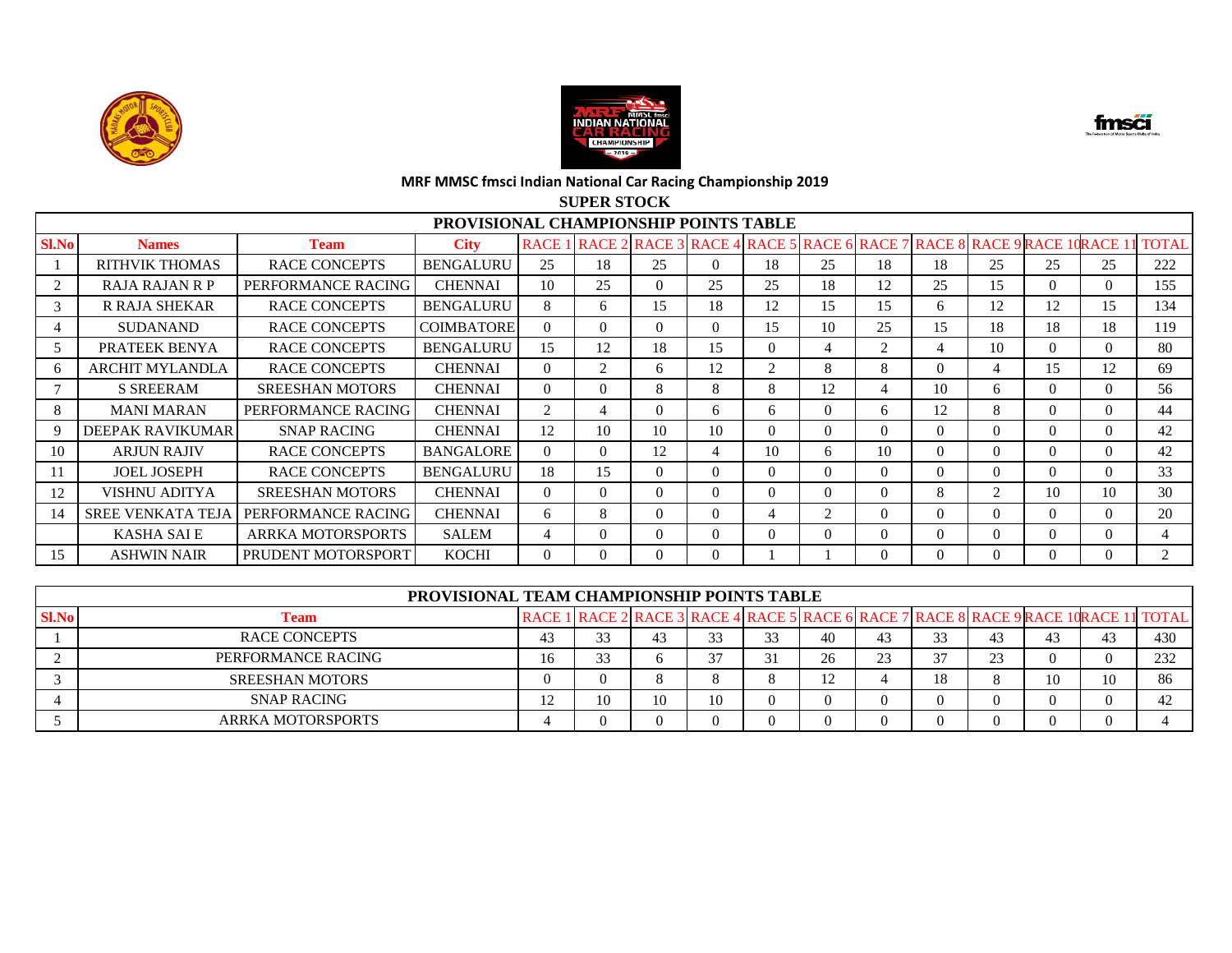





## **INDIAN TOURING CARS**

|              |                           |                         | <b>PROVISIONAL CHAMPIONSHIP POINTS TABLE</b> |                |                                  |          |    |    |          |          |          |          |                                              |              |
|--------------|---------------------------|-------------------------|----------------------------------------------|----------------|----------------------------------|----------|----|----|----------|----------|----------|----------|----------------------------------------------|--------------|
| <b>Sl.No</b> | <b>Names</b>              | <b>Team</b>             | <b>City</b>                                  |                | <b>RACE 1 RACE 2 RACE 3 RACE</b> |          |    |    |          |          |          |          | 4 RACE 5 RACE 6 RACE 7 RACE 8 RACE 9 RACE 10 | <b>TOTAL</b> |
|              | DHRUV SHIVAJI MOHITE      |                         | <b>KOLHAPUR</b>                              | 25             | 18                               | 18       |    |    | $\Omega$ | $\Omega$ | $\theta$ |          | $\theta$                                     | 169          |
|              |                           | <b>RAYO RACING</b>      |                                              | $\Omega$       |                                  | 0        |    | 0  | 18       | 25       | 15       | 25       | 25                                           |              |
|              | <b>ARJUN BALU</b>         | <b>RACE CONCEPTS</b>    | <b>COIMBATORE</b>                            | 15             | 10                               | 15       | 25 | 15 | 25       | 18       | 25       | $\Omega$ | 15                                           | 163          |
|              | <b>KARTHIK THARANI</b>    |                         | <b>CHENNAI</b>                               | 18             | 25                               | 25       | 18 | 0  | $\Omega$ | $\Omega$ | $\Omega$ |          | $\Omega$                                     | 122          |
|              |                           | <b>RAYO RACING</b>      |                                              | $\Omega$       | 0                                | $\Omega$ |    | 0  | $\Omega$ | $\Omega$ | $\Omega$ | 18       | 18                                           |              |
|              | <b>NIKANTRAM</b>          | <b>ARKA MOTORSPORTS</b> | <b>COIMBATORE</b>                            | 10             | 4                                | 10       | 15 | 18 | 12       | 12       | 12       | 12       | 10                                           | 115          |
|              | <b>ISHAN DODHIWALA</b>    |                         | <b>HYDERABAD</b>                             | $\overline{0}$ | 15                               | $\Omega$ | 12 | 25 | $\Omega$ | $\Omega$ | $\Omega$ | $\Omega$ | $\Omega$                                     | 107          |
|              |                           | <b>RAYO RACING</b>      |                                              | $\Omega$       |                                  | $\Omega$ |    |    | 15       | $\Omega$ | 18       | 10       | 12                                           |              |
| h            | D VIDYAPRAKASH            | PRIME RACING            | COIMBATORE                                   | 12             | 12                               | 12       | 10 | 12 | $\Omega$ | $\Omega$ | $\Omega$ | 15       | 8                                            | 81           |
|              | C RAJARAM                 | PRIME RACING            | <b>COIMBATORE</b>                            | $\theta$       | 6.                               | 6        | 8  | 10 | 10       | $\Omega$ | $\Omega$ | $\Omega$ | 6                                            | 46           |
| 8            | <b>M SIVARAMAKRISHNAN</b> | <b>ARKA MOTORSPORTS</b> | <b>CHENNAI</b>                               | 8              | 8                                | 8        |    | 0  | $\Omega$ | $\Omega$ | $\Omega$ |          | $\Omega$                                     | 24           |
| 9            | <b>B VIJAYAKUMAR</b>      | <b>PRIME RACING</b>     | COIMBATORE                                   | $\theta$       |                                  | 0        |    |    | $\Omega$ | $\Omega$ | 10       |          | $\Omega$                                     | 10           |

|              | PROVISIONAL TEAM CHAMPIONSHIP POINTS TABLE |               |    |    |    |             |                       |        |    |  |                                                                                           |                |  |  |
|--------------|--------------------------------------------|---------------|----|----|----|-------------|-----------------------|--------|----|--|-------------------------------------------------------------------------------------------|----------------|--|--|
| <b>Sl.No</b> | Team                                       | <b>RACE 1</b> |    |    |    |             |                       |        |    |  | l RACE 2   RACE 3   RACE 4   RACE 5   RACE 6   RACE 7   RACE 8   RACE 9   RACE 10   TOTAL |                |  |  |
|              | <b>RAYO RACING</b>                         |               |    |    |    |             | 33<br>ر ر             | ر_     |    |  |                                                                                           | 1.77           |  |  |
|              | <b>RACE CONCEPTS</b>                       | ⊥ັ            | 10 |    | ጎኛ |             | つち<br>ر ب             | 18     |    |  |                                                                                           | 163            |  |  |
|              | ARKA MOTORSPORTS                           | 18            |    | 18 |    | 18          | 1 <sub>0</sub><br>⊥ ∠ | $\sim$ |    |  |                                                                                           | 139            |  |  |
|              | PRIME RACING                               | $\bigcap$     | 10 |    |    | $\cap$<br>∸ | 10                    |        | 10 |  |                                                                                           | 1 <sub>0</sub> |  |  |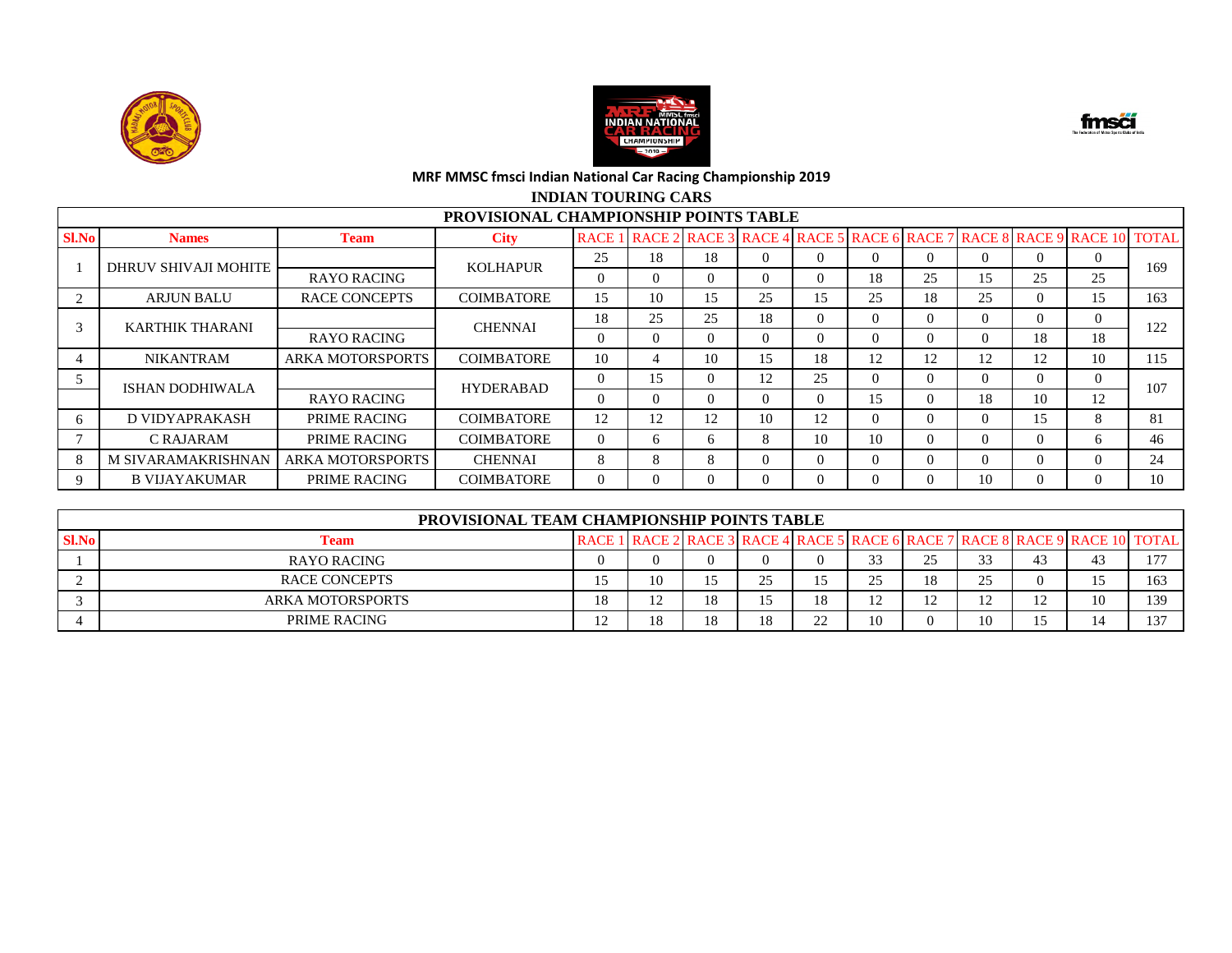





**MRF F1600**

|              | PROVISIONAL CHAMPIONSHIP POINTS TABLE<br>RACE 2 RACE 3 RACE 4 RACE 5 RACE 6 RACE 7<br>7 RACE 8 RACE 9 RACE 10RACE 1 |                   |              |                |                |                |          |          |                |                |          |                |          |                  |              |
|--------------|---------------------------------------------------------------------------------------------------------------------|-------------------|--------------|----------------|----------------|----------------|----------|----------|----------------|----------------|----------|----------------|----------|------------------|--------------|
| <b>Sl.No</b> | <b>Names</b>                                                                                                        | <b>City</b>       | <b>RACE1</b> |                |                |                |          |          |                |                |          |                |          | <b>1 RACE 12</b> | <b>TOTAL</b> |
|              | RAGHUL RANGASAMYIMAMALAPURAM                                                                                        |                   | 8            | 15             | 10             | $\Omega$       | 6        | 18       | 25             | 25             | 25       | 10             | 25       | 10               | 177          |
|              | <b>SOHIL SHAH</b>                                                                                                   | <b>BENGALURU</b>  | 2            | $\overline{4}$ | 25             | 25             | 25       | 15       | 18             | $\Omega$       | 18       | 8              | 15       | $\Omega$         | 155          |
| 3            | <b>NAYAN CHATTERJEE</b>                                                                                             | <b>MUMBAI</b>     | 25           | 8              | 12             | 18             | $\Omega$ | 6        | 10             | 18             | 6        | 18             | 6        | 25               | 152          |
| 4            | YASH ARADHYA                                                                                                        | <b>BANGALORE</b>  | 12           | 10             | 6              | 6              | 4        | 25       | 8              | 15             | 15       | $\overline{4}$ | 18       | 8                | 131          |
| 5            | <b>MANAV SHARMA</b>                                                                                                 | <b>FARIDABAD</b>  | $\Omega$     | 2              | 15             | 8              | 15       | 10       | 12             | 8              | 4        | 25             | 8        | 15               | 122          |
| 6            | <b>VISHNU PRASAD</b>                                                                                                | <b>CHENNAI</b>    | 10           | 25             | 8              | 15             | $\Omega$ | 0        | 15             | 12             | 10       | 15             | $\Omega$ | $\Omega$         | 110          |
|              | NIRMAL UMASHANKAF                                                                                                   | <b>CHENNAI</b>    | 18           | 6              |                | 4              | $\Omega$ |          | $\Omega$       | 10             | 12       | 6              | 12       | 18               | 88           |
| 8            | A BALA PRASATH                                                                                                      | <b>COIMBATORE</b> | 15           | $\theta$       | 18             | 10             | 12       | 4        | $\Omega$       | $\overline{2}$ | 2        | 2              | 10       | 6                | 81           |
| 9            | <b>SANDEEP KUMAR</b>                                                                                                | <b>CHENNAI</b>    | 6            | 18             | 2              | 12             | 18       | $\Omega$ | $\Omega$       | $\Omega$       | $\Omega$ | $\Omega$       | $\Omega$ | $\Omega$         | 56           |
| 10           | <b>ARYA SINGH</b>                                                                                                   | <b>KOLKATA</b>    |              |                | $\overline{0}$ |                | $\Omega$ | $\Omega$ | 4              | 6              | 8        | 12             | 4        | 12               | 49           |
| 11           | <b>SHAHAN ALI MOSHIN</b>                                                                                            | <b>AGRA</b>       | $\Omega$     | $\theta$       | $\Omega$       | $\Omega$       | 10       | 8        | 6              | 4              | $\theta$ | $\Omega$       |          |                  | 30           |
| 12           | <b>SAI SANJAY</b>                                                                                                   | <b>SALEM</b>      | $\Omega$     | $\theta$       | 4              | $\Omega$       | 8        | 12       |                | $\Omega$       | $\Omega$ | $\Omega$       | $\Omega$ | 4                | 29           |
| 13           | <b>RUPESH SIVAKUMAR</b>                                                                                             | SALEM             | 4            | 12             | $\Omega$       | $\overline{2}$ |          | 0        | $\overline{2}$ |                |          | $\Omega$       | $\Omega$ | 2                | 25           |
| 14           | <b>ANSHUL SHAH</b>                                                                                                  | <b>NAGPUR</b>     | $\Omega$     | $\theta$       | $\Omega$       | $\Omega$       | 2        | 2        | 0              | $\Omega$       | $\Omega$ | $\Omega$       | 2        | $\Omega$         | 6            |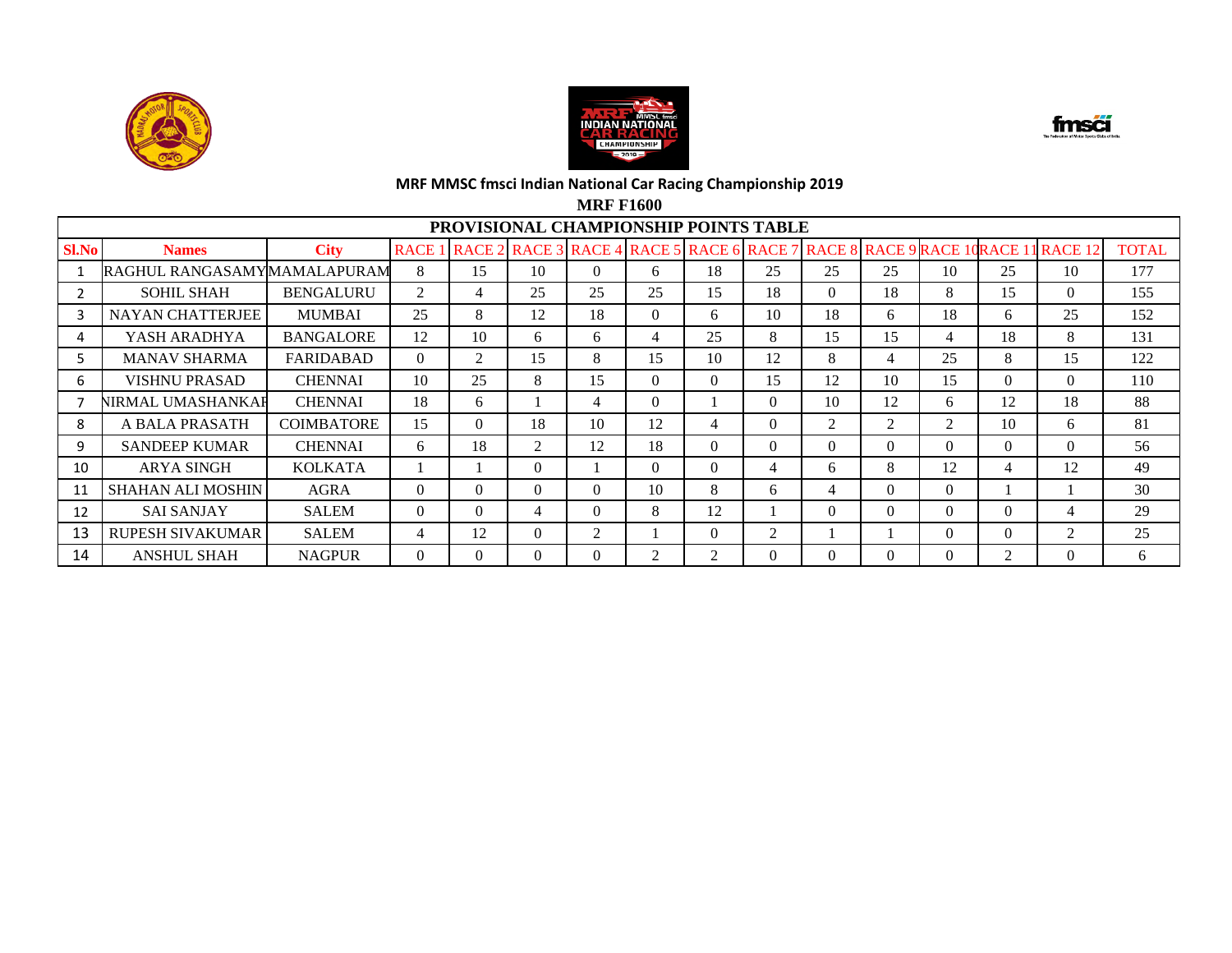





#### **VOLKS WAGEN AMEO PROVISIONAL CHAMPIONSHIP POINTS TABLE**

| Pos. No.       | <b>Driver Name</b>     | Race 1     | Race 2 | Race 3 | Race 4         | Race 5         | Race 6     | Race 7     | Race 8     | Race 9     | Race 10    | Race 11    | <b>TOTAL</b> | $N-1$          | <b>TOTAL</b> |
|----------------|------------------------|------------|--------|--------|----------------|----------------|------------|------------|------------|------------|------------|------------|--------------|----------------|--------------|
| $\mathbf{1}$   | Jeet Jhabakh           | 52         | 33     | 50     | 40             | $\overline{2}$ | 21         | 50         | 36         | 44         | 44         | 50         | 422          | $\overline{2}$ | 420          |
| $\overline{2}$ | <b>Pratik Sonawane</b> | 36         | 30     | 42     | 52             | 44             | 40         | <b>DNF</b> | 50         | 40         | 38         | 44         | 416          | $\Omega$       | 416          |
| 3              | Saurav Bandyopadhyay   | 40         | 17     | 36     | 44             | 50             | 52         | 36         | 30         | 52         | 30         | 40         | 427          | 17             | 410          |
| 4              | Siddharth Mehdiratta   | 33         | 36     | 33     | 36             | 36             | 36         | 42         | 46         | 13         | 33         | 38         | 382          | 13             | 369          |
| 5              | Anmol Singh Sahil      | 44         | 40     | 44     | 33             | 9              | 33         | 30         | 33         | 21         | 50         | 19         | 356          | $\overline{9}$ | 347          |
| 6              | Shubhomoy Ball         | <b>DNF</b> | 23     | 21     | 30             | 27             | 44         | 33         | 40         | 27         | 40         | 24         | 309          | $\Omega$       | 309          |
| 7              | Aiman Sadat            | 30         | 44     | 30     | 27             | 33             | 24         | 44         | 11         | 15         | 21         | 30         | 309          | 11             | 298          |
| 8              | Avik Anwar             | 27         | 50     | 24     | 17             | 40             | 7          | 17         | 24         | 30         | <b>DNF</b> | <b>DNF</b> | 236          | $\Omega$       | 236          |
| 9              | Najeeb Ahamed Shaik    | 19         | 15     | 15     | 19             | $\overline{7}$ | 19         | 27         | 21         | 36         | 19         | 27         | 224          |                | 217          |
| 10             | Ayush Tainwala         | <b>DNF</b> | 19     | 17     | 24             | 19             | 27         | 15         | 27         | 24         | 24         | 21         | 217          | $\Omega$       | 217          |
| 11             | Kaushick Mohan Raja    | 9          | 7      | 27     | 13             | 24             | 30         | <b>DNF</b> | 13         | 33         | 17         | 33         | 206          | $\Omega$       | 206          |
| 12             | <b>Harsh Sheth</b>     | 15         | 13     | 9      | 15             | 21             | 15         | 24         | 19         | 19         | 27         | 13         | 190          | $\mathbf{q}$   | 181          |
| 13             | Viraj Jairaj Jhala     | 24         | 27     | 13     | 11             | 15             | 13         | 19         | 17         | 17         | 13         | 15         | 184          | 11             | 173          |
| 14             | <b>Kris Nagdev</b>     | <b>DNF</b> | 9      | 11     | 5              | 13             | 17         | 21         | 11         | <b>DNF</b> | 15         | 17         | 119          | $\Omega$       | 119          |
| 15             | Anuranjan Velmurugan   | 21         | 24     | 19     | 21             | 30             | <b>DNS</b> | <b>DNS</b> | <b>DNS</b> | <b>DNS</b> | <b>DNS</b> | <b>DNS</b> | 115          | $\Omega$       | 115          |
| 16             | Kamlesh Gehlot         | 11         | 5.     | 7      | 6              | 11             | 9          | 13         | 15         | 11         | 9          | 9          | 106          | 5.             | 101          |
| 17             | Asrar Ahmad Wani       | 17         | 6      | 6      | 9              | 17             | 11         | <b>DNF</b> | <b>DNS</b> | 9          | 11         | 11         | 97           | $\Omega$       | 97           |
| 18             | Chetan Surineni        | 13         | 11     | 5      | $\overline{7}$ | <b>DNF</b>     | <b>DNS</b> | <b>DNS</b> | <b>DNS</b> | <b>DNS</b> | <b>DNS</b> | <b>DNS</b> | 36           | $\overline{0}$ | 36           |